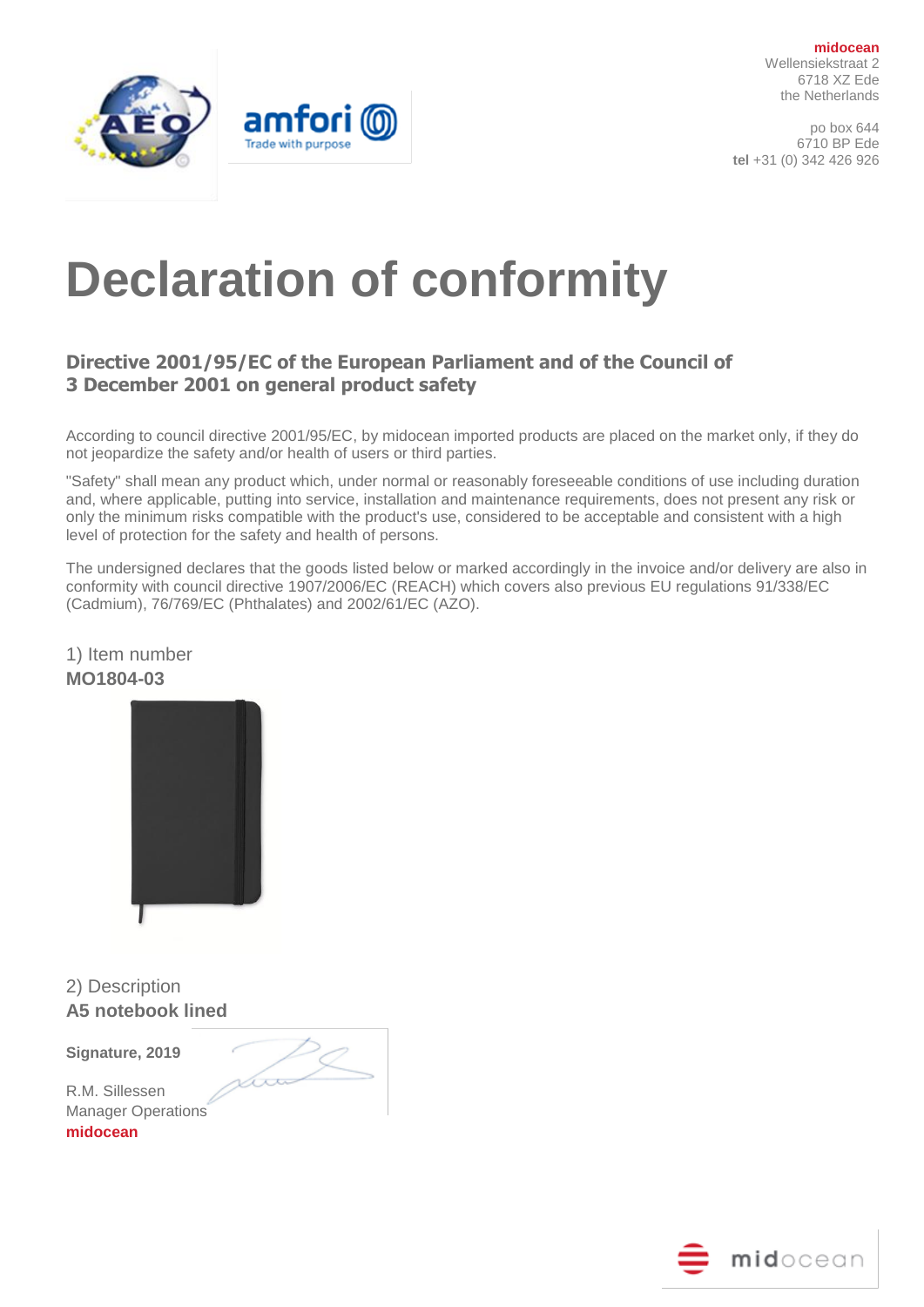po box 644 6710 BP Ede **tel** +31 (0) 342 426 926



# **Declaration of conformity**

## **Directive 2001/95/EC of the European Parliament and of the Council of 3 December 2001 on general product safety**

According to council directive 2001/95/EC, by midocean imported products are placed on the market only, if they do not jeopardize the safety and/or health of users or third parties.

"Safety" shall mean any product which, under normal or reasonably foreseeable conditions of use including duration and, where applicable, putting into service, installation and maintenance requirements, does not present any risk or only the minimum risks compatible with the product's use, considered to be acceptable and consistent with a high level of protection for the safety and health of persons.

The undersigned declares that the goods listed below or marked accordingly in the invoice and/or delivery are also in conformity with council directive 1907/2006/EC (REACH) which covers also previous EU regulations 91/338/EC (Cadmium), 76/769/EC (Phthalates) and 2002/61/EC (AZO).



2) Description **A5 notebook lined**

**Signature, 2019** 



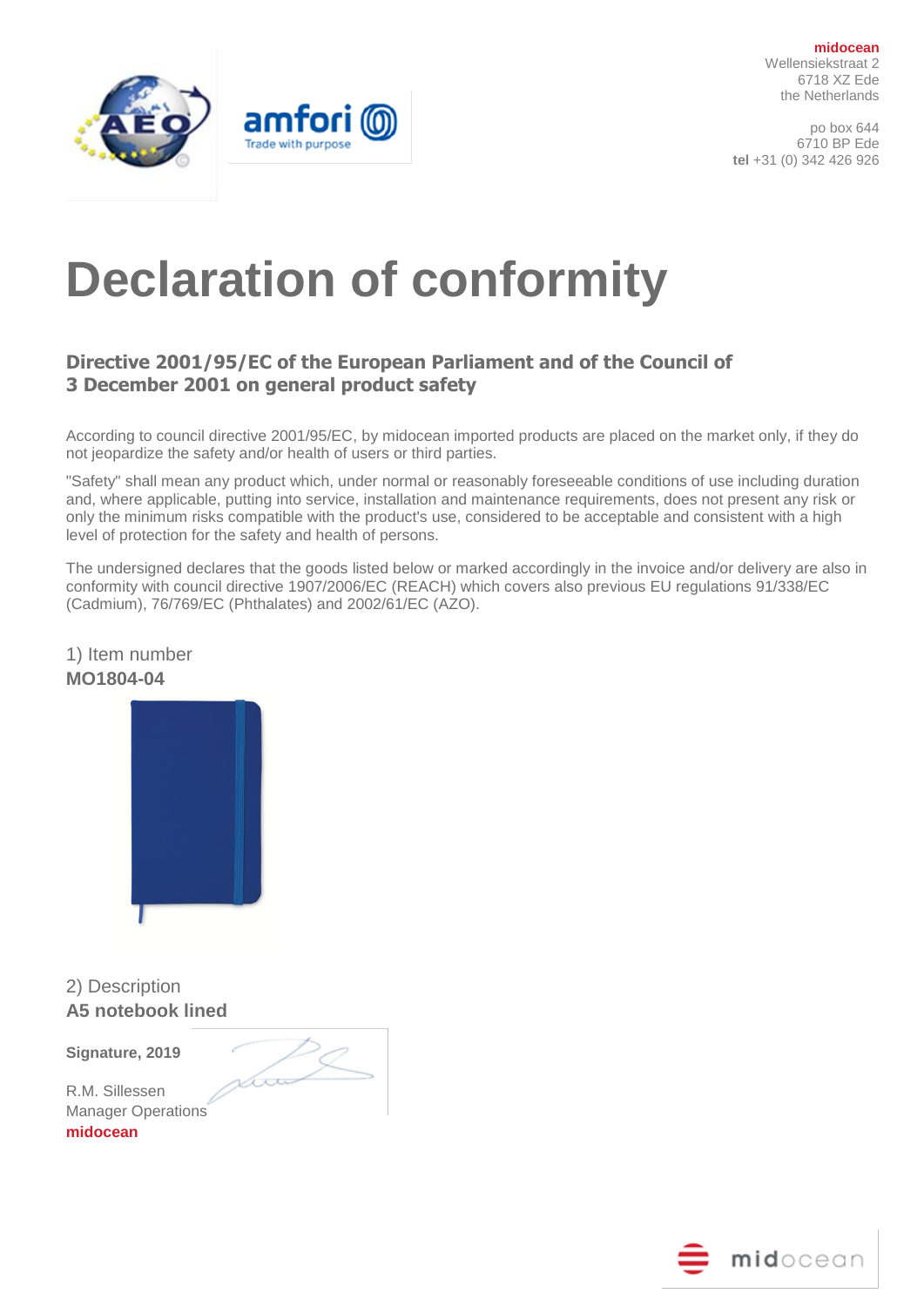po box 644 6710 BP Ede **tel** +31 (0) 342 426 926



# **Declaration of conformity**

## **Directive 2001/95/EC of the European Parliament and of the Council of 3 December 2001 on general product safety**

According to council directive 2001/95/EC, by midocean imported products are placed on the market only, if they do not jeopardize the safety and/or health of users or third parties.

"Safety" shall mean any product which, under normal or reasonably foreseeable conditions of use including duration and, where applicable, putting into service, installation and maintenance requirements, does not present any risk or only the minimum risks compatible with the product's use, considered to be acceptable and consistent with a high level of protection for the safety and health of persons.

The undersigned declares that the goods listed below or marked accordingly in the invoice and/or delivery are also in conformity with council directive 1907/2006/EC (REACH) which covers also previous EU regulations 91/338/EC (Cadmium), 76/769/EC (Phthalates) and 2002/61/EC (AZO).



2) Description **A5 notebook lined**

**Signature, 2019** 



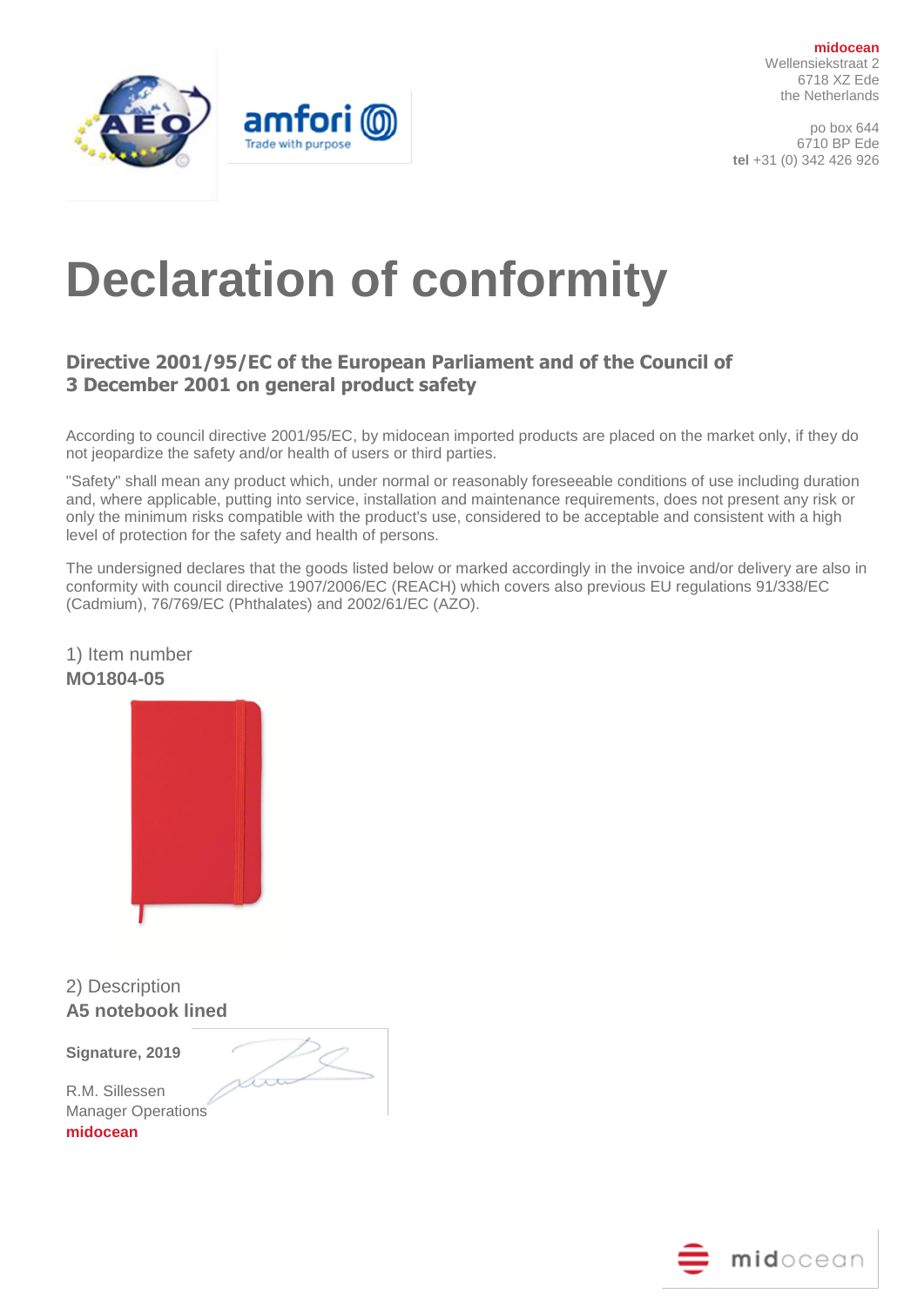

po box 644 6710 BP Ede **tel** +31 (0) 342 426 926



# **Declaration of conformity**

## **Directive 2001/95/EC of the European Parliament and of the Council of 3 December 2001 on general product safety**

According to council directive 2001/95/EC, by midocean imported products are placed on the market only, if they do not jeopardize the safety and/or health of users or third parties.

"Safety" shall mean any product which, under normal or reasonably foreseeable conditions of use including duration and, where applicable, putting into service, installation and maintenance requirements, does not present any risk or only the minimum risks compatible with the product's use, considered to be acceptable and consistent with a high level of protection for the safety and health of persons.

The undersigned declares that the goods listed below or marked accordingly in the invoice and/or delivery are also in conformity with council directive 1907/2006/EC (REACH) which covers also previous EU regulations 91/338/EC (Cadmium), 76/769/EC (Phthalates) and 2002/61/EC (AZO).

1) Item number **MO1804-06**

2) Description **A5 notebook lined**

**Signature, 2019** 



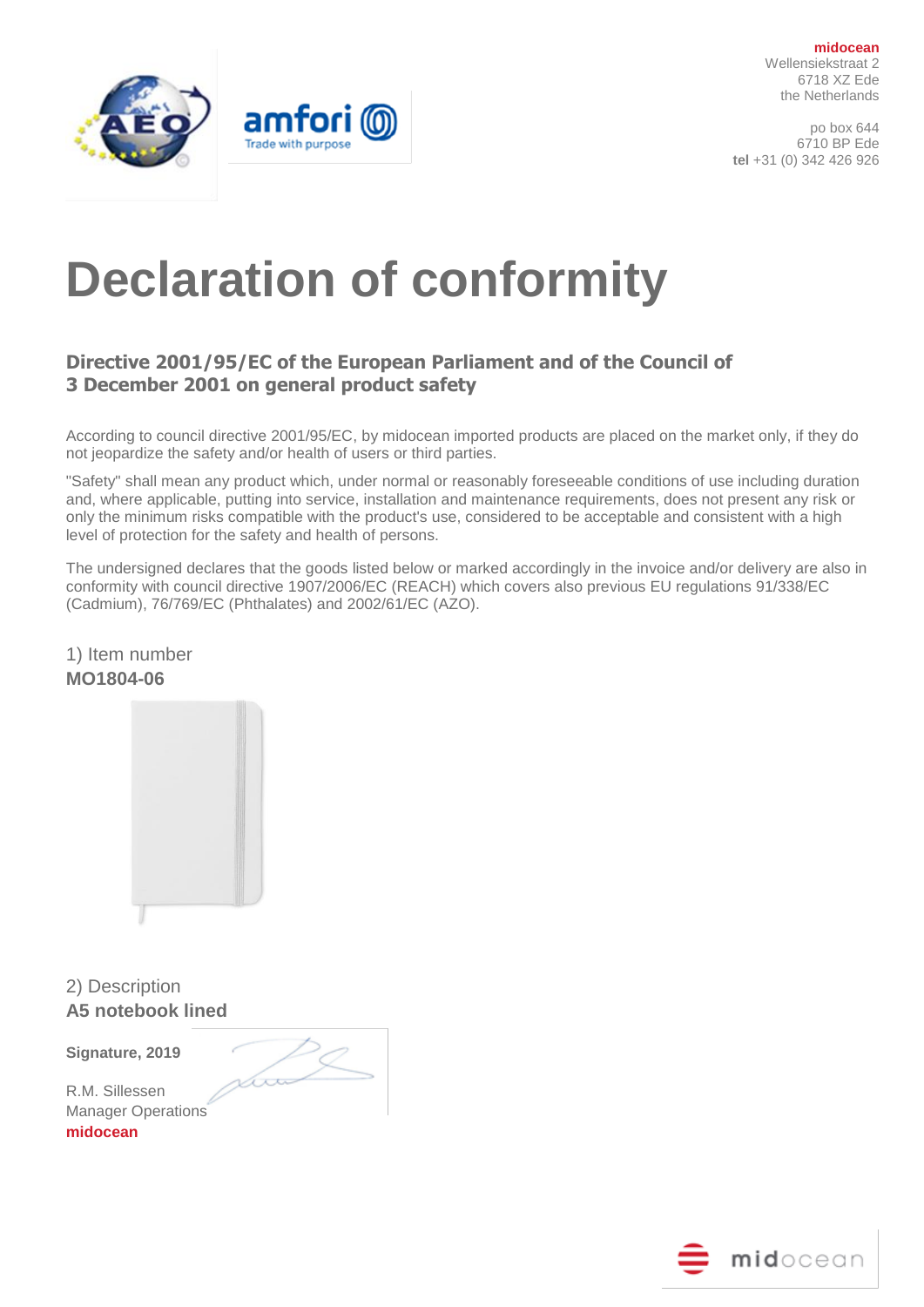po box 644 6710 BP Ede **tel** +31 (0) 342 426 926



# **Declaration of conformity**

## **Directive 2001/95/EC of the European Parliament and of the Council of 3 December 2001 on general product safety**

According to council directive 2001/95/EC, by midocean imported products are placed on the market only, if they do not jeopardize the safety and/or health of users or third parties.

"Safety" shall mean any product which, under normal or reasonably foreseeable conditions of use including duration and, where applicable, putting into service, installation and maintenance requirements, does not present any risk or only the minimum risks compatible with the product's use, considered to be acceptable and consistent with a high level of protection for the safety and health of persons.

The undersigned declares that the goods listed below or marked accordingly in the invoice and/or delivery are also in conformity with council directive 1907/2006/EC (REACH) which covers also previous EU regulations 91/338/EC (Cadmium), 76/769/EC (Phthalates) and 2002/61/EC (AZO).



2) Description **A5 notebook lined**

**Signature, 2019** 

Low

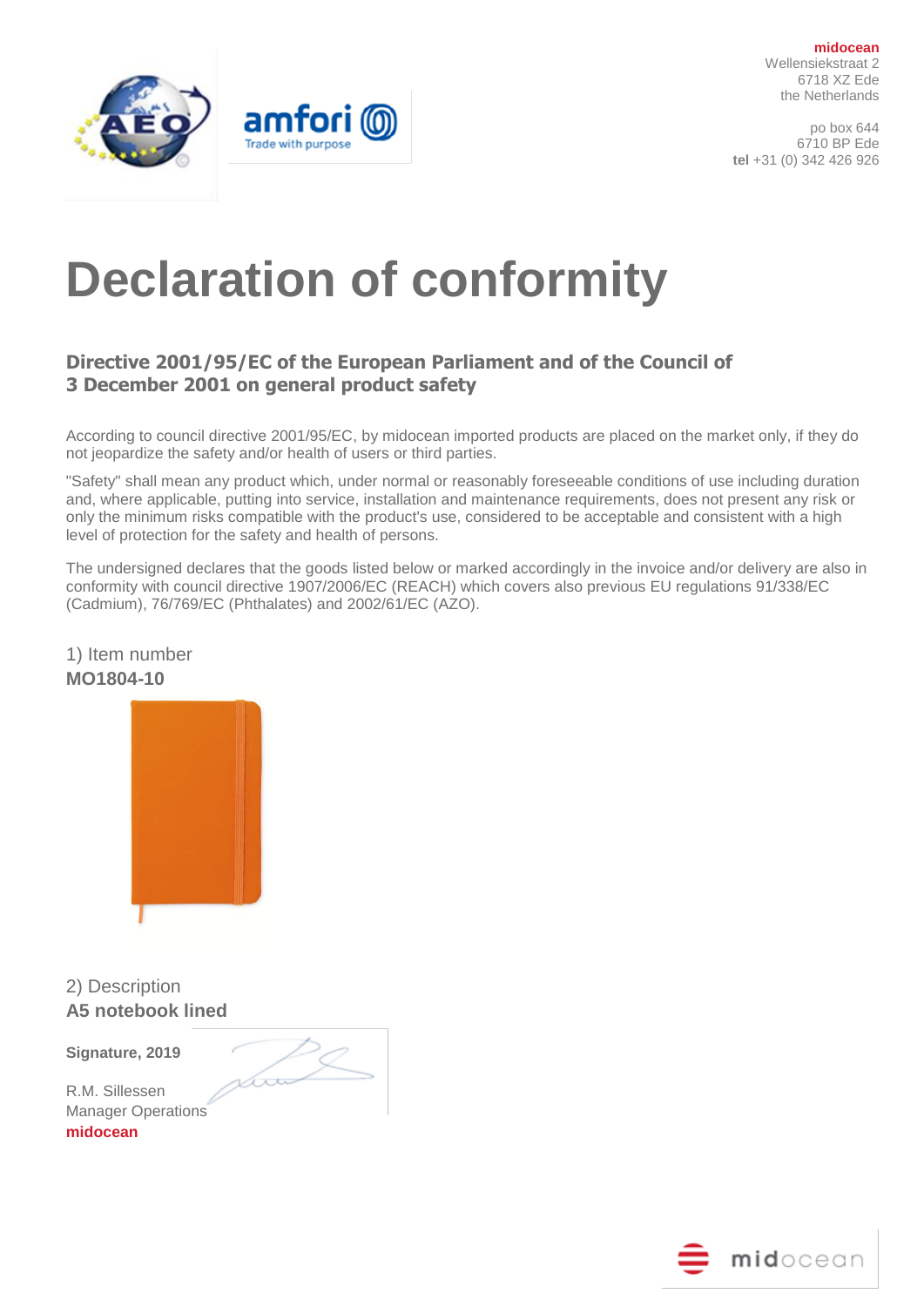po box 644 6710 BP Ede **tel** +31 (0) 342 426 926



# **Declaration of conformity**

## **Directive 2001/95/EC of the European Parliament and of the Council of 3 December 2001 on general product safety**

According to council directive 2001/95/EC, by midocean imported products are placed on the market only, if they do not jeopardize the safety and/or health of users or third parties.

"Safety" shall mean any product which, under normal or reasonably foreseeable conditions of use including duration and, where applicable, putting into service, installation and maintenance requirements, does not present any risk or only the minimum risks compatible with the product's use, considered to be acceptable and consistent with a high level of protection for the safety and health of persons.

The undersigned declares that the goods listed below or marked accordingly in the invoice and/or delivery are also in conformity with council directive 1907/2006/EC (REACH) which covers also previous EU regulations 91/338/EC (Cadmium), 76/769/EC (Phthalates) and 2002/61/EC (AZO).



2) Description **A5 notebook**

**Signature, 2019** 

tro

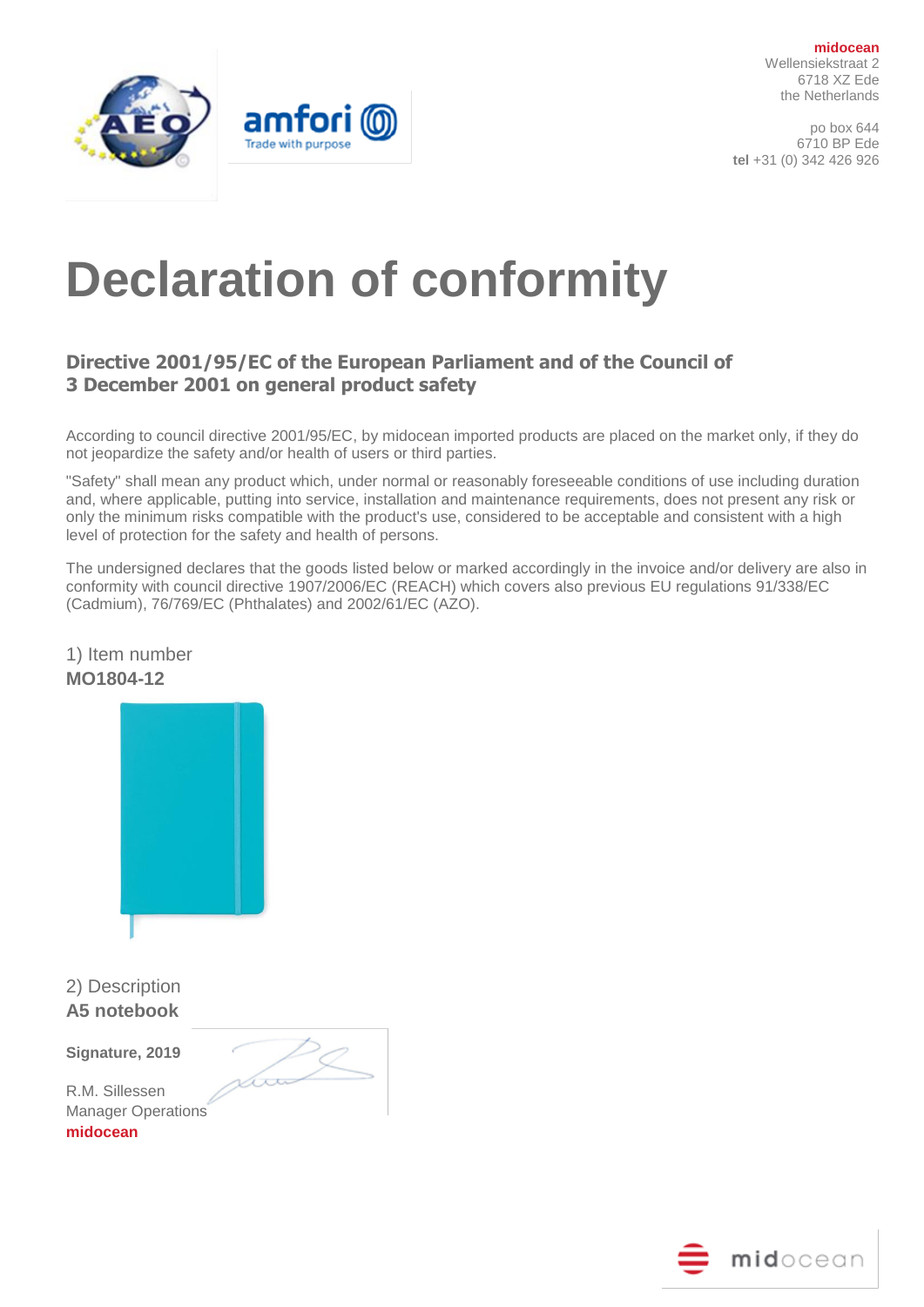po box 644 6710 BP Ede **tel** +31 (0) 342 426 926



# **Declaration of conformity**

## **Directive 2001/95/EC of the European Parliament and of the Council of 3 December 2001 on general product safety**

According to council directive 2001/95/EC, by midocean imported products are placed on the market only, if they do not jeopardize the safety and/or health of users or third parties.

"Safety" shall mean any product which, under normal or reasonably foreseeable conditions of use including duration and, where applicable, putting into service, installation and maintenance requirements, does not present any risk or only the minimum risks compatible with the product's use, considered to be acceptable and consistent with a high level of protection for the safety and health of persons.

The undersigned declares that the goods listed below or marked accordingly in the invoice and/or delivery are also in conformity with council directive 1907/2006/EC (REACH) which covers also previous EU regulations 91/338/EC (Cadmium), 76/769/EC (Phthalates) and 2002/61/EC (AZO).

1) Item number **MO1804-37**

2) Description **A5 notebook**

**Signature, 2019** 

tro